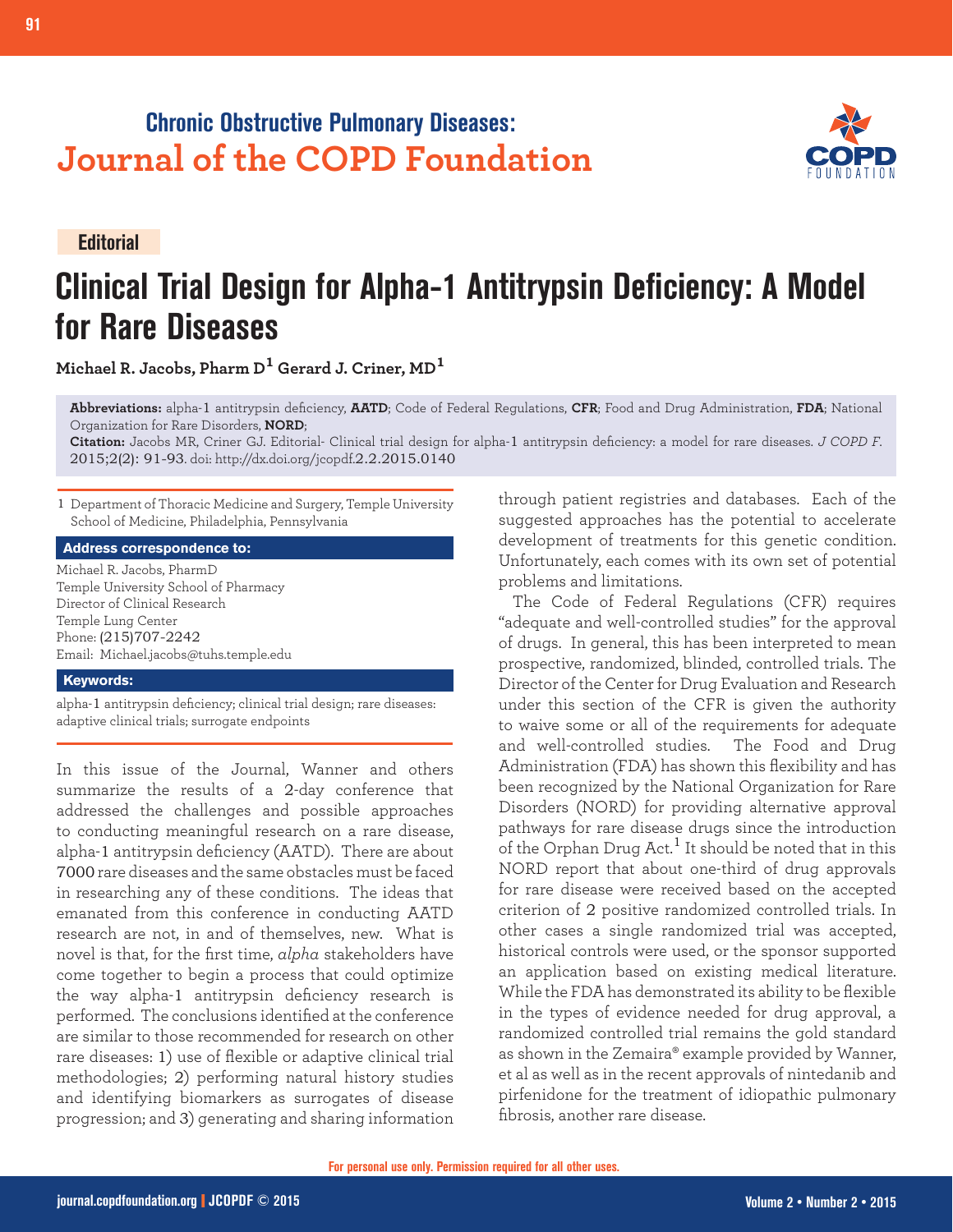Adaptive clinical trial designs may have a role in rare disease research. However, it is important to understand that the primary motivations for using adaptive designs are to save time and improve resource utilization. This is why adaptive clinical trials are of particular interest to the pharmaceutical industry where accelerating drug development and controlling costs are major concerns. Slow enrollment into a trial can negate these potential benefits to the sponsor. While fewer patients may be needed in an adaptive trial design, realizing this objective is often only known once the trial is completed and is not the primary goal. As the authors point out, the likelihood of successfully executing an adaptive clinical trial requires careful planning and can be estimated through the use of computer simulations. This approach makes sense in the pharmaceutical industry where saving a year of drug development time can translate into millions of dollars. Because of their complexity, the decision to use an adaptive clinical trial design must be carefully considered.

The second approach suggested at the conference to facilitate research in AATD was to identify biomarkers that correlate with disease progression that could be used as surrogate endpoints. As pointed out by the authors, some biomarkers may not be specific to AATD and others may emerge only later in the trajectory of the disease (such as the functional biomarkers) and may not be of substantial value beyond current outcome measures. Biochemical and molecular biomarkers have the potential to be important indicators of the earliest effects of an intervention; however these, too, may not be specific to AATD. Furthermore, much additional research needs to be done to show that changes in the level or activity of these potential biomarkers correlates with a change in the progression of disease. This information can best be obtained through the welldesigned natural history studies also called for at this conference.

Possibly the most significant recommendation to come out of this conference, and the one most likely to have an immediate impact, was the call for increased integration and collaboration among AATD

researchers. The elements of this collaboration should include standardized data definitions and reporting requirements, increased availability of patient registries and databases, recommended clinical trial endpoints, and what might be called an "adaptive clinical research program." Alpha-1 antitrypsin deficiency research needs to mimic the approach used by the pharmaceutical industry. While hundreds of drug candidates may be identified by a company, only those that show the potential for success are moved forward and receive additional funding. It also means that once a drug is ready to be evaluated in a clinical trial that multiple investigators at multiple sites agree to follow the same protocol and measure the same outcomes. This approach should work equally well to identify potential biomarkers. This doesn't mean that funding for other chemical entities or biomarkers is abandoned. It does mean that through collaboration, patients with AATD have the best chance of receiving effective treatment options.

The research approaches discussed at the AATD conference could become increasingly relevant to COPD research in general. Performing clinical trials in COPD is challenging because the disorder is hallmarked by complexly ill patients with protean manifestations that has no biomarker that can be used as a surrogate marker for outcomes. Hence, performing clinical trials in COPD is inefficient and challenging because it requires substantial numbers of patients followed for prolonged periods to effectively evaluate responses to treatment. As with AATD, it is likely that COPD clinical phenotypes, and eventually endotypes, will be identified that specifically target unique pathophysiologic processes and provide targeted treatment options and facilitate novel therapeutic development. The American Thoracic Society and the European Respriatory Society recently released a statement on research questions in  $\mathrm{COPD}^{2}$ which includes recommendations for studying COPD phenotypes in the context of treatment responses and clinical outcomes. This sensible methodology should result in more broadly applicable treatment approaches.